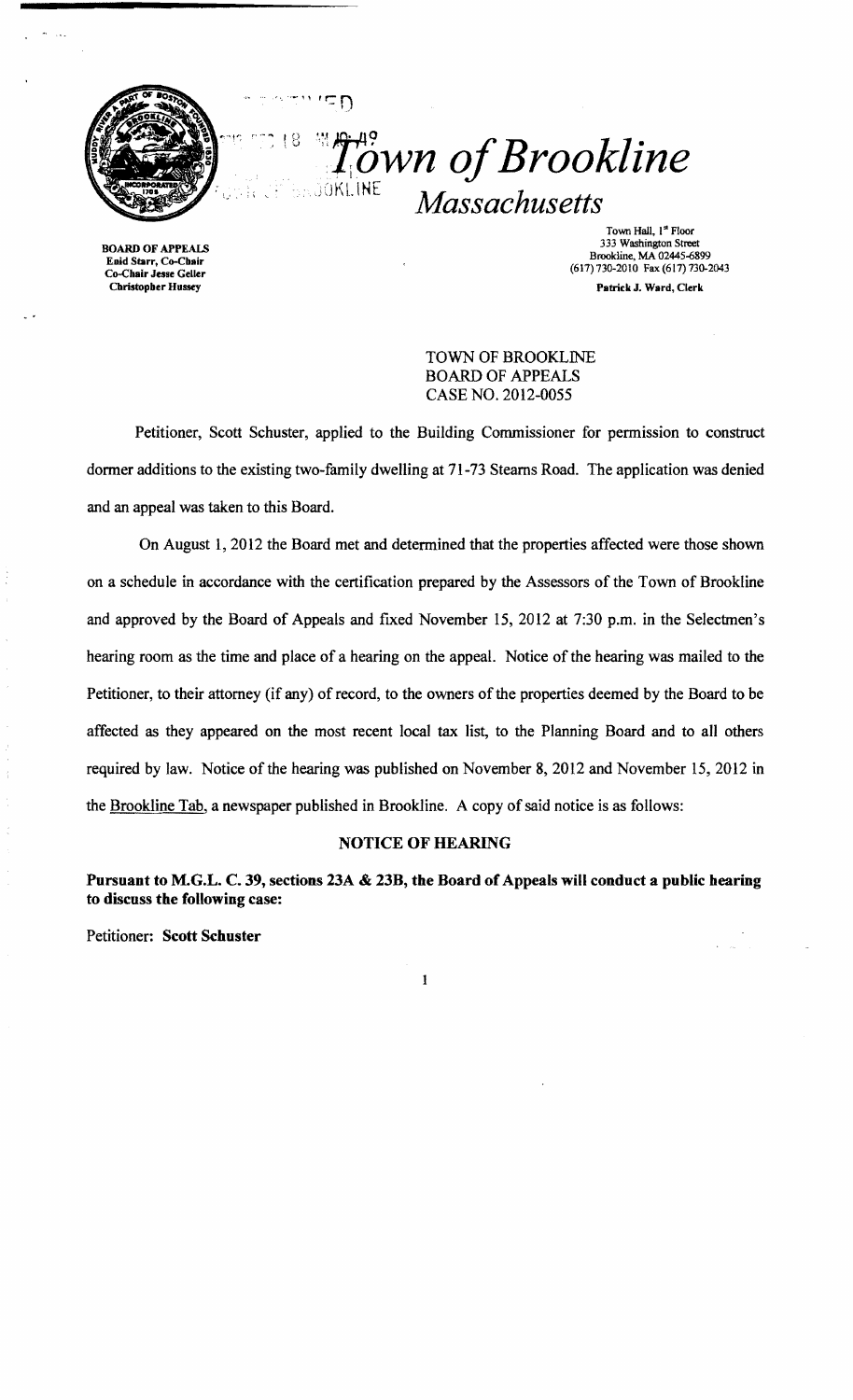Owner: Louise Brightman Location of Premises: 71-73 Stearns Road Date of Hearing: November 15, 2011 Time of Hearing: 7:30 p.m. Place of Hearing: Selectmen's Hearing Room, 6<sup>th</sup> Floor

A public hearing will be held for a variance and/or special permit from:

## 1. 5.09.2.j; Design Review

- 2. 5.20; Floor Area Ratio
- 3. 5.30.1.a; Exceptions to Maximum Height Regulations
- 4. 5.43; Exceptions to Yard and Setback Regulations
- 5. 5.60; Side Yard Requirements
- 6. 5.61; Projections Into Side Yard
- 7. 5.70; Rear Yard Requirements
- 8. 5.90; Minimum Landscaped Open Space
- 9. 5.91; Minimum Useable Open Space
- 10. 6.02, Paragraph 1; Table Off Street Parking requirements
- 11. 6.04.5.c.1; Design of All Off Street Parking Facilities
- 12. 6.04.5.c.2; Design of All Off Street Parking Facilities
- 13. 6.04.5.c.3; Design of All Off Street Parking Facilities
- 14. 6.04.12; Design of All Off Street Parking Facilities
- 15. 8.02.2; Alteration or Extension

of the Zoning By-Law to construct a parking area to construct dormer additions to the existing twofamily dwelling at 71-73 Stearns Road.

Said premise located in a T-5 residential district.

*Hearings, once opened, may be continued by the Chair to a date and time certain. No further notice will be mailed to abutters or advertised in the TAB. Questions regarding whether a hearing has been*  continued, or the date and time of any hearing may be directed to the Zoning Administrator at 617-734-*2134 or check meeting calendar* 

*at: http://calendars.town.brookline.ma.usIMasterTownCalandarl? FormID= 158.* 

The Town of Brookline does not discriminate on the basis of disability in admission to, access to, or *operations ofits programs, services or activities. Individuals who need auxiliary aids for effective communication in programs and services of the Town of Brookline are invited to make their needs known to the ADA Coordinator, Stephen Bressler, Town ofBrookline,* 11 *Pierce Street, Brookline, AlA 02445. Telephone:* (617) *730-2330; TDD* (617) *730-2327.* 

> Enid Starr Jesse Geller Christopher Hussey

> > 2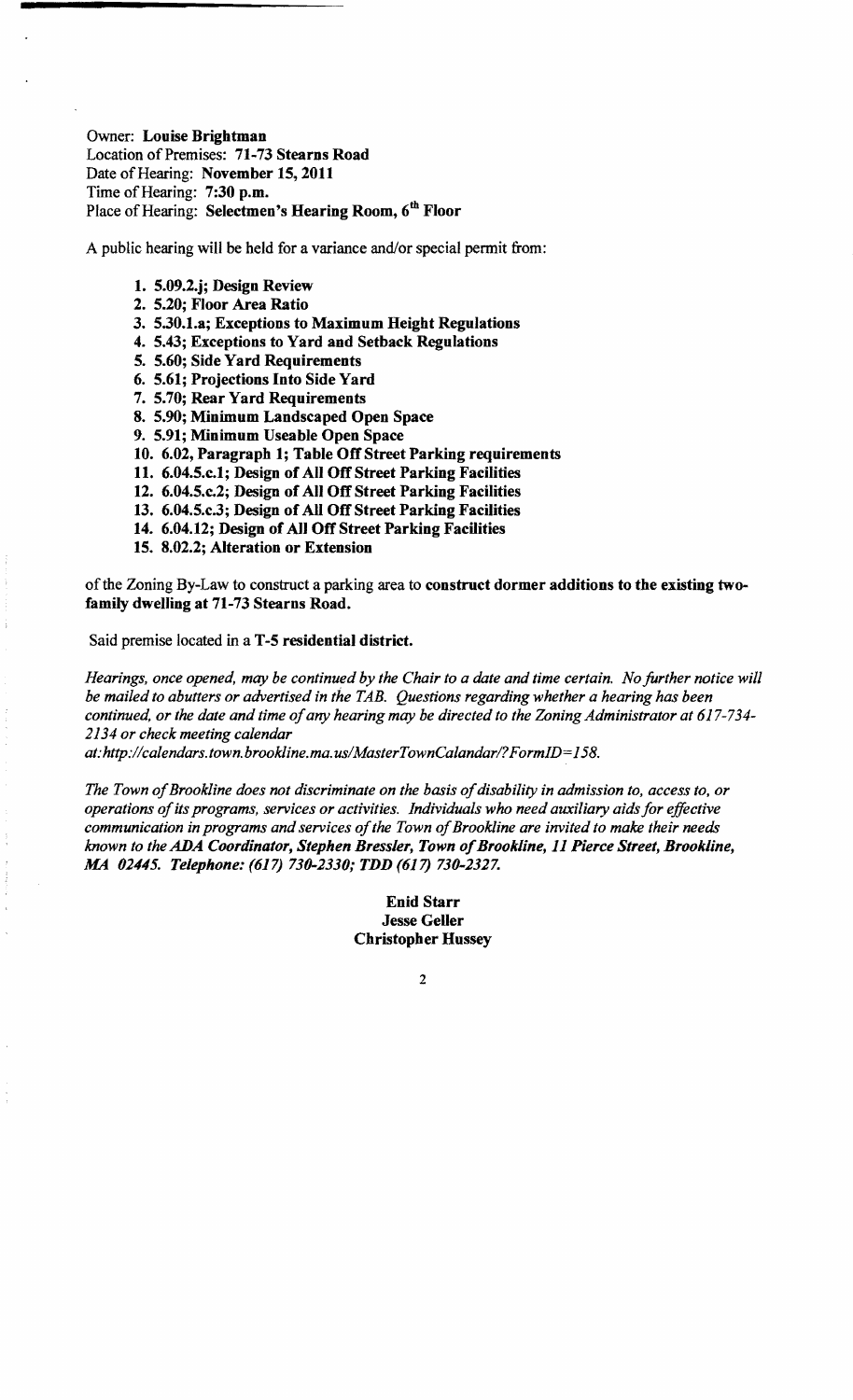At the time and place specified in the notice, this Board held a public hearing. Present at the hearing was Chairman, Enid Starr and Board Members Mark Zuroff and Christopher Hussey. The case was presented by the attorney for the petitioner, Robert L. Allen Jr., 300 Washington Street, Second Floor, Brookline, Massachusetts 02445. Also in attendance was the petitioner, Scott Shuster.

Chairman Starr commenced the hearing and Attorney Allen described the property at 71 Stearns Road as a two-family house built in 1910 located in a T-5 zoning district. The surrounding neighborhood consists of two-family and multiple family dwellings. 71 Stearns Road is similar in architectural style and scale, in size and height, to the neighboring dwellings to the east and west. The petitioner's proposal is to construct dormer additions to the existing two-family dwelling, which will include new bays on the structure, along with the infill of five windows, and subsequent changes to two existing bays. The petitioner is proposing the conversion of the basement to living space, which will increase the Floor Area Ratio, but will remain below the allowed 150% under the zoning bylaws. The staircase on the exterior of the west side of the dwelling will be demolished in order to add one additional parking space and to remove the existing parking from the front yard setback. The front façade will be altered so there will be two doors on the front of the dwelling that will individually access the two units. There will be a spiral staircase constructed toward the rear of the structure, which will serve as a secondary means of egress for the upstairs unit. The proposal went before the Planning Board for Design Review and received unanimous support from both the Board and from several of the neighbors.

Addressing the zoning relief, Attorney Allen explained that a number of the violations listed on the denial are no longer applicable including FAR, Open space, and Parking with the exception of Section 6.04.12, and, with the exception of height, all dimensional requirements are pre-existing nonconforming. As for the dimensional relief, Mr. Allen stated that under Section 5.43 the Board of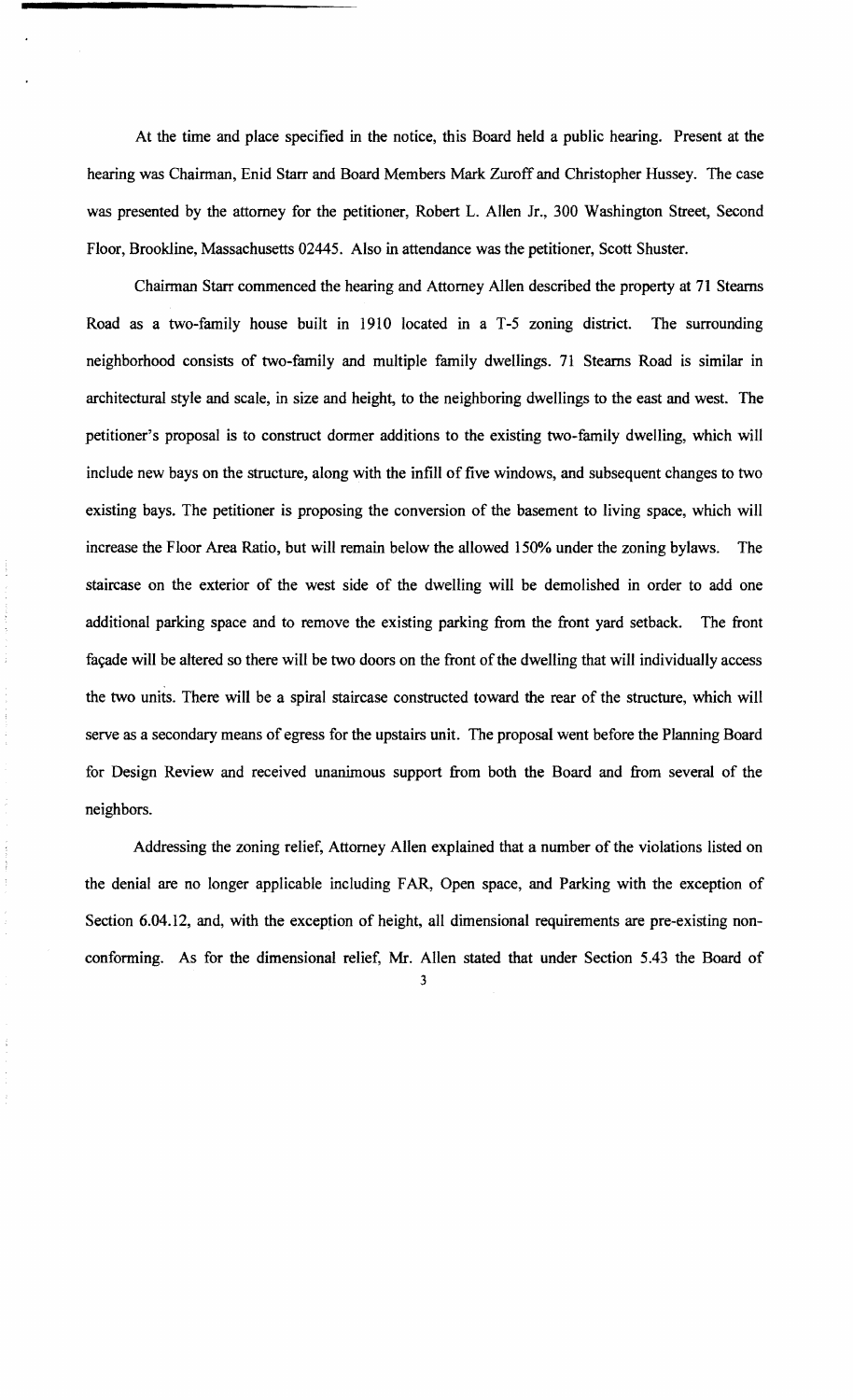Appeals may by special permit waive yard and setback requirements if the applicant provides counterbalancing amenities which included landscaping throughout the property.

Board Member Hussey asked the petitioner about usable open space relative to the proposal and whether a special permit was required. Attorney Allen stated that the applicant was able to meet the useable open space requirement for the additional FAR.

Chairman Starr noted that the building is pre-existing nonconforming and asked whether the proposal will add an additional three (3) feet to the height of the building. Attorney Allen stated that the original plan allowed the renovations by right, but when brought to the Planning Department it was suggested that for aesthetic reasons, it would be best to raise the height of the donners an additional three feet. Attorney Allen suggested that relief could be sought under a special permit pursuant to two provisions of the Code. First, Section 5.31.2 states, "in situations where there are certain characteristics of the building, the ZBA may establish maximum heights for a building or for different parts of a building which it deems will best approximate the allowed height requirement, and will assure the same standard of amenity to nearby properties as would have been provided by the application of said height requirements to the site in question in the absence of non-typical characteristics." Attorney Allen stated that the house at issue and the two homes surrounding it are all over the allowable height requirements and have existing dormers that are also over the allowed height. The current dormers are on both sides of the roof but are fairly small and more decorative than useable. Mr. Allen stated that while the petitioner could produce a plan that complied with thirty-five (35) feet requirement, the Planning Board, who have design review authority, as well as numerous neighbors felt that the existing characteristics of the building, dictated that the proposed donners be built at 38 feet in height, thereby creating a more desired feature to the nearby properties than constructing a flat roof which would comply.

4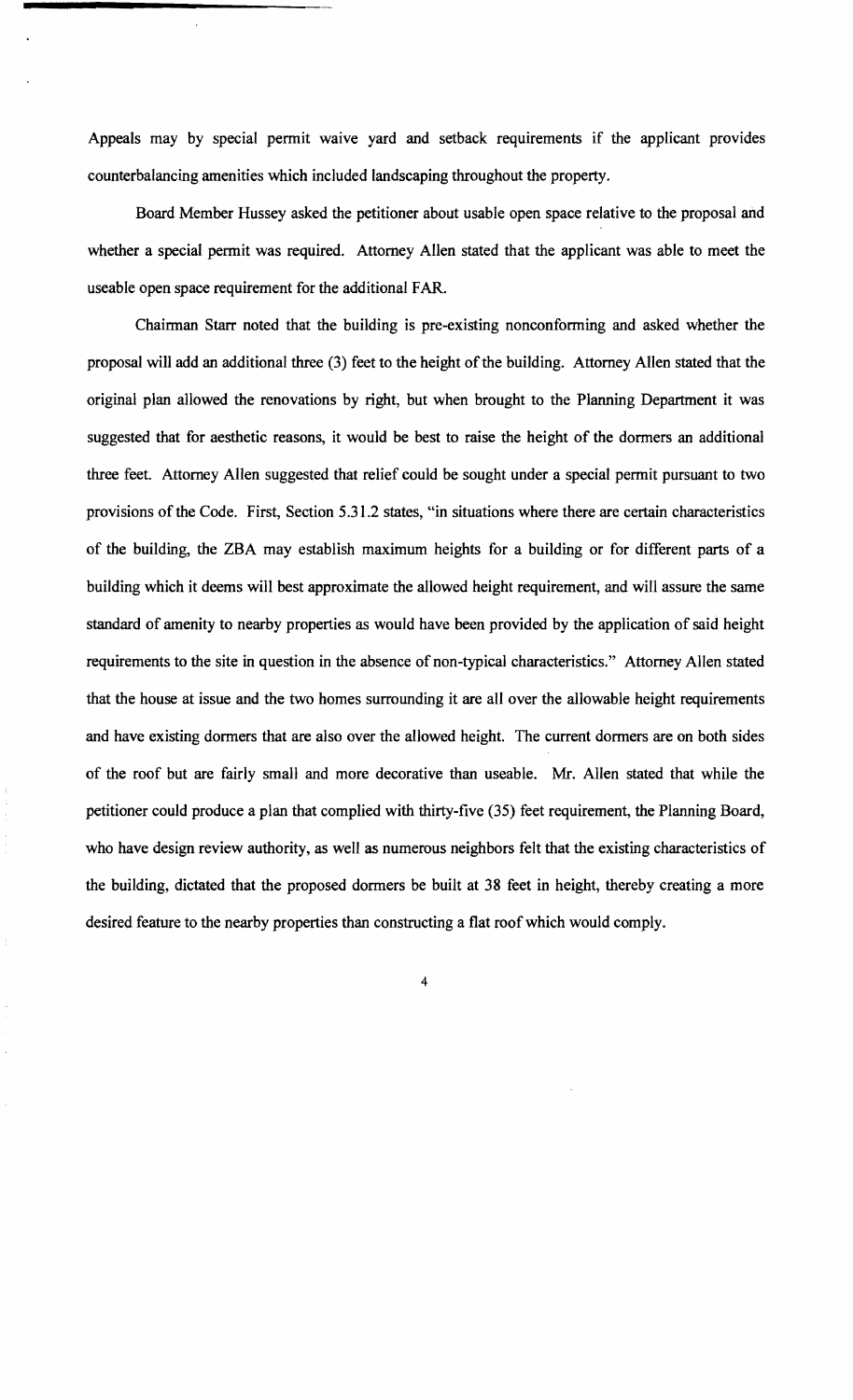Attorney Allen stated that, in addition to Section 5.31.2, Section 8.02.2 can also apply as the proposal includes alterations to an existing structure and will neither increase the nonconformity (in fact it will reduce a non-conforming height from forty (40) feet to thirty-eight (38) feet), nor will the proposal extend the nonconformity by over 25%. Further, the specific site is an appropriate location for such use, structure, or condition. There are numerous other dormers on the street and the proposal will create minimal impact to streetscape. The use as developed will not adversely affect the neighborhood. The petitioner has worked closely with neighbors to develop this plan and neighbor concerns were considered by the Planning Board in their proposal. There will be no nuisance or serious hazard to vehicles or pedestrians. Adequate and appropriate facilities will be provided for the proper operation of the proposed use. Finally, the development as proposed will not have a significant adverse effect on the supply of housing available for low and moderate income people.

Chairman Starr inquired whether any Board members had questions for the petitioner. No Board Members had any questions for the petitioner at that time.

The Chairman asked whether anyone in attendance wished to speak in favor of or against the proposal. Attorney Allen directed the Board to review several letters in support from neighbors that were included as exhibits in the appeal package. Marcia Lapson, 78 Stearns Road, spoke in favor of the proposal, stating that the petitioner has been cooperative with neighbors and she is pleased with the new plans. Gene Simon, 83 St. Paul St, stated that he is the father of a neighbor who was unable to attend the hearing, and was concerned about the removal of trees. Attorney Allen stated that the Petitioner will avoid unnecessary removal of trees on the lot.

Laura Curtis Hayes, Planner, delivered the findings of the Planning Board. Ms. Hayes stated that the Planning Board is supportive of Option Two in the plans dated 10/23/2012. In this option, the pitch of the dormer is greater, which improves the appearance of the building. The Planning Board finds it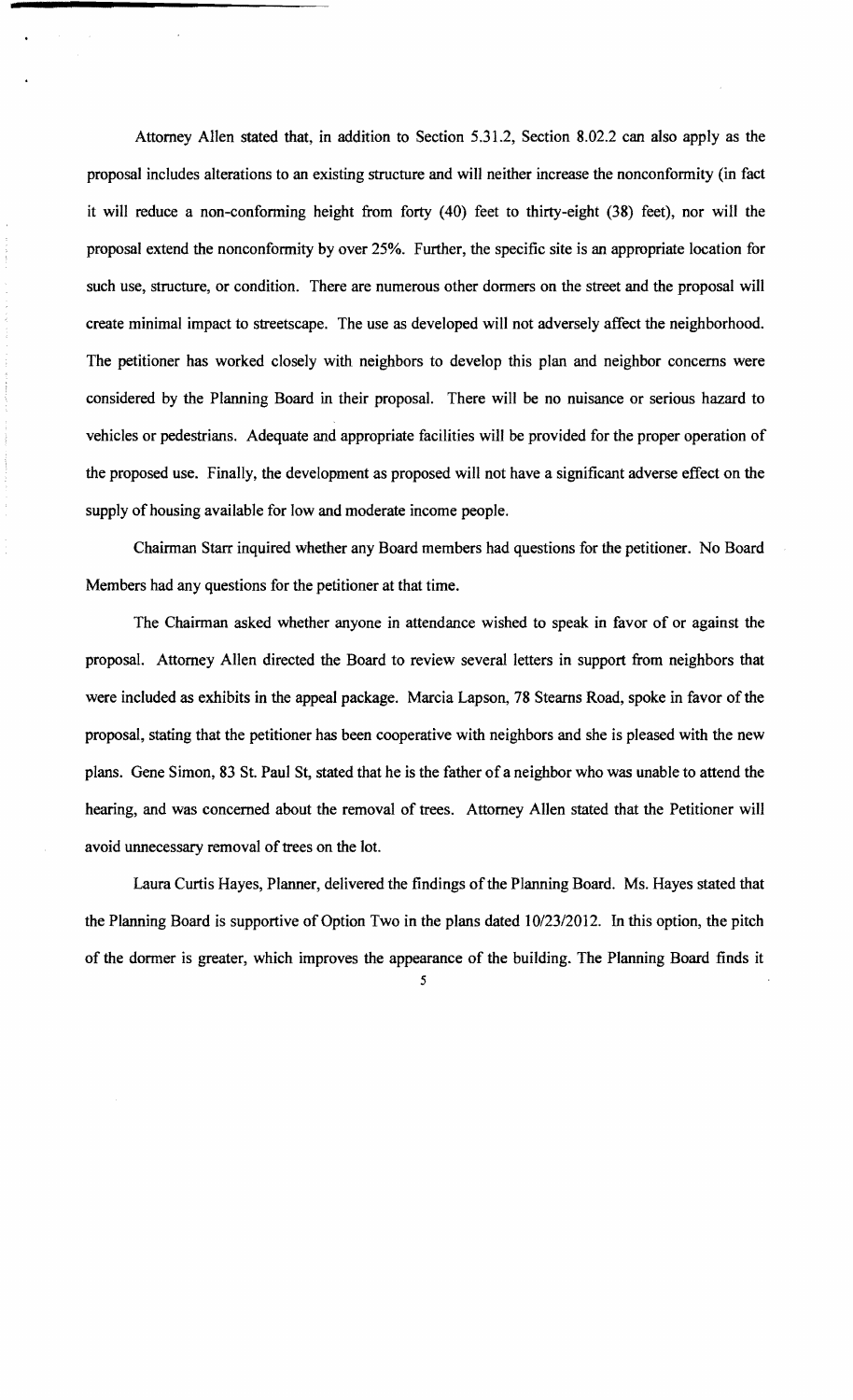preferable to allow the height of 38"; which is still below the existing peak of 40'8" and believes this relief can be granted by Special Permit under Section 5.31. As a result of this proposal, the total FAR would increase to 145%, which is under the 150% allowed for attic and basement conversions. The dormers are expected to change the overall bulk of the structure. The Planning Board is pleased the applicant revised the plan to push the dormers back on the structure to minimize visibility from the street. The Planning Board supports the proposal for the dormers and conversion of the basement to living area.

Therefore, the Planning Board recommends approval of the proposal and site plan by Boston Survey, Inc., dated 6/25/2012, and plans by Sutphin Architects, dated 10/23/2012, subject to the following conditions:

- 1. Prior to issuance of a building permit, a final site plan, indicating all parking, landscaping, wall, and trash storage locations and dimensions, shall be submitted to the Assistant Director for Regulatory Planning for review and approval.
- 2. Prior to issuance of a building permit, final elevations, indicating all exterior alterations and proposed materials, shall be submitted to the Assistant Director for Regulatory Planning for review and approval.
- 3. Prior to issuance of a building permit, a final landscaping plan, stamped and signed by a landscape architect, and indicating planting types, sizes, and locations; all hardscape materials; and all other counterbalancing amenities; shall be submitted to the Assistant Director for Regulatory Planning for review and approval.
- . 4. Prior to issuance of a building permit, the applicant shall submit to the Building Commissioner to ensure conformance with the Board of Appeals decision: 1) a fmal site plan, stamped and signed by a registered land surveyor; 2) final elevations, stamped and signed by a registered architect; and 3) evidence that the Board of Appeals decision has been recorded at the Registry of Deeds.

The Chairman then' called upon Michael Yanovich, Head of the Building Department, to deliver

the comments of the Building Department. Mr. Yanovich indicated that he had no objections to the

proposal and that if the Board decides that the requirement for relief is met, the Building Department

will ensure that the building codes are met.